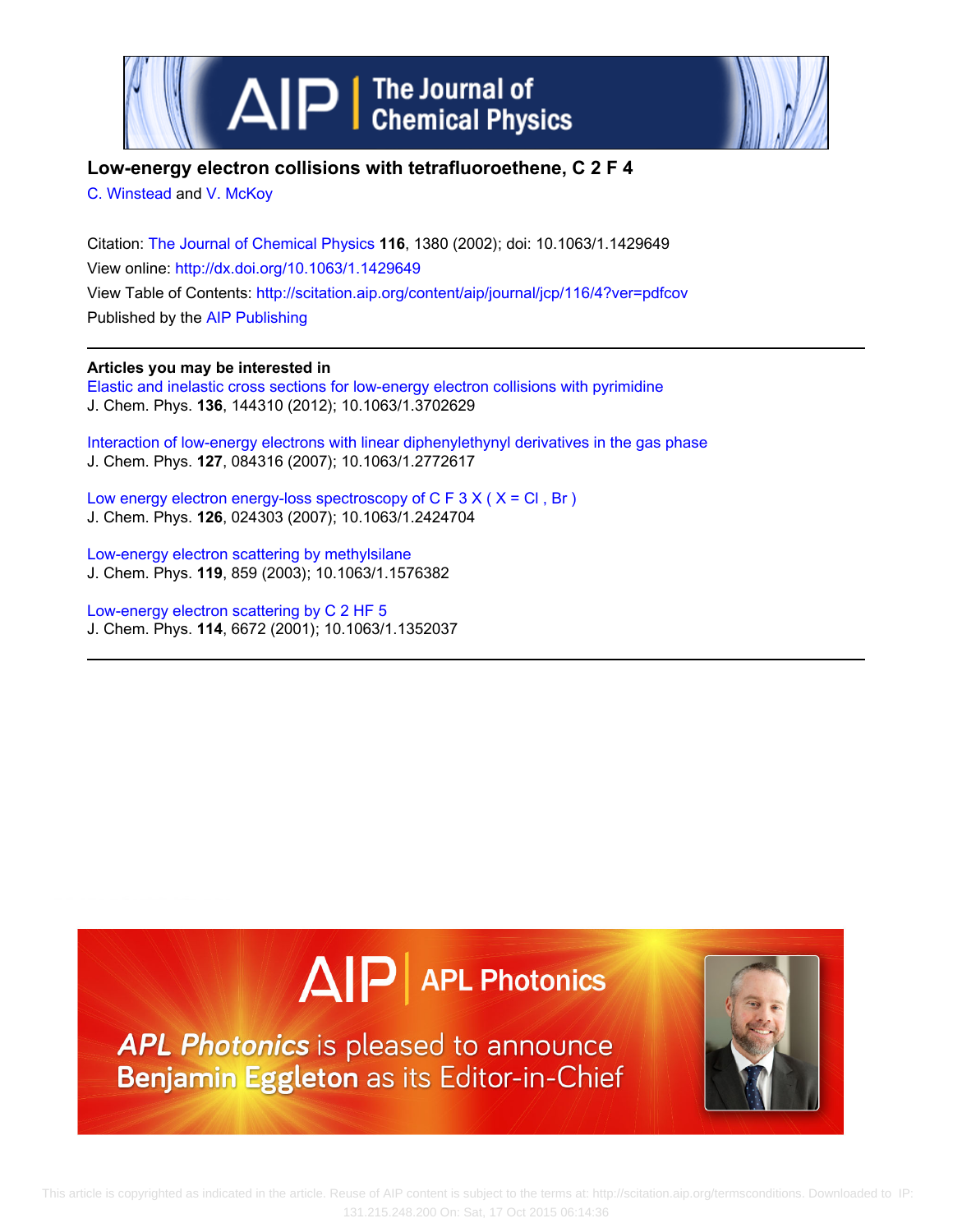# Low-energy electron collisions with tetrafluoroethene,  $C_2F_4$

C. Winstead and V. McKoy

*A. A. Noyes Laboratory of Chemical Physics, California Institute of Technology, Pasadena, California 91125*

(Received 16 April 2001; accepted 31 October 2001)

We report calculated cross sections for elastic and inelastic collisions of low-energy electrons with tetrafluoroethene,  $C_2F_4$ . The elastic cross section shows a number of resonance features, which we classify according to symmetry and analyze in relation to available experimental data. Electron-impact excitation cross sections are obtained for the  $1 \,^3B_{1u}$  (*T*) and  $1 \,^1B_{1u}$  (*V*) states arising from the  $\pi \rightarrow \pi^*$  transition, as well as for eight other low-lying excited states arising from excitations out of the highest occupied molecular orbital. As expected, the *T* and *V* states make the largest individual contributions to electron-impact excitation at low energies; however, the other states are shown to contribute significantly to the total excitation cross section at impact energies from 10 to 25 eV.  $\odot$  2002 American Institute of Physics. [DOI: 10.1063/1.1429649]

#### **I. INTRODUCTION**

Tetrafluoroethene (tetrafluoroethylene, perfluoroethylene,  $C_2F_4$ ) has attracted interest as a feed gas in plasma etching of silicon dioxide<sup>1,2</sup> and is also formed within plasmas by dissociation of another common feed gas used for oxide etching, octafluorocyclobutane  $(c - C_4F_8)^3$ .<sup>3</sup> Detailed understanding of the complex physical and chemical processes within a plasma reactor requires data describing the important collisional and reactive processes occurring both within the plasma and at the semiconductor surface. Among the many processes of interest, elastic and inelastic collisions between electrons and molecules of feed gas are particularly important, because such collisions are the principal mechanism of energy deposition, with the electrons serving to couple the applied fields to the internal and translational modes of the heavy particles and, simultaneously, to create reactive species. Electron collisions with  $C_2F_4$  are also of considerable fundamental interest.  $C_2F_4$  is the perfluoro analogue of the much-studied ethene molecule, and past studies have often considered  $C_2F_4$  as a member of the fluoroethene series  $C_2H_xF_{4-x}$ .  $C_2F_4$  is moreover significant as one of the simplest of the perfluorocarbons, which as a group have received considerable recent attention.

However, surprisingly little work, experimental or theoretical, has yet been done on electron collisions with  $C_2F_4$ . Electron-impact ionization, including ionic fragmentation, has been studied by Mohler *et al.*,<sup>4</sup> by Lifshitz and Long,<sup>5-8</sup> and most recently by Haaland and Jiao, $9$  who, in contrast to the earlier studies, determined absolute ionization cross sections over a wide energy range. Dissociative attachment was studied by Morrison,<sup>10</sup> by Thynne and MacNeil,<sup>11</sup> by Heni *et al.*, <sup>12</sup> and by Illenberger *et al.*<sup>13</sup> Dissociative attachment can give valuable insight into the existence and location of scattering resonances, although resonance peaks seen in attachment will typically be shifted lower in energy, due to lifetime effects, compared to the same resonances in the elastic or total scattering cross sections.<sup>14</sup> A direct search for resonances in the  $C_2F_4$  cross section was undertaken by Chiu *et al.*<sup>15</sup> using electron transmission spectroscopy; their technique measures the derivative of the total cross section, rather than the cross section itself, and is thus sensitive to rapid variations with energy caused by sharp resonances (though it may fail to see weak or broad features). Coggiola *et al.*<sup>16</sup> measured the excitation threshold energies for several states and obtained relative differential cross sections for elastic scattering and for two excitation processes at 25 and 40 eV. Their limited data appear to be the only elastic or electron-impact excitation cross sections for  $C_2F_4$  available to date. At energies of 30–3000 eV, Jiang *et al.*<sup>17</sup> computed total cross sections for electron– $C_2F_4$  scattering using simple models. We are not aware of other theoretical cross sections.

In the present work, we report differential, integral, and momentum-transfer cross sections for elastic scattering of low-energy electrons by  $C_2F_4$ , as well as differential and integral cross sections for 10 electron-impact excitation channels, all computed using the Schwinger multichannel (SMC) variational method.<sup>18,19</sup> As in C<sub>2</sub>H<sub>4</sub>, the  $\pi \rightarrow \pi^*$  excitations involving the highest occupied and lowest unoccupied molecular orbitals, producing the  $T$  (triplet) and  $V$  (singlet) states of Mulliken, are of particular interest and make the greatest contributions to the neutral-excitation cross section; however, we find that other low-lying excitation processes make, in aggregate, a significant contribution to the total excitation cross section over a certain energy range. We examine the resonance structure in the cross sections and relate our work to previous studies.

A summary account of the integral cross sections obtained from the present work is given elsewhere. $^{20}$ 

## **II. COMPUTATIONAL DETAILS**

The collision calculations were carried out using the Schwinger multichannel  $(SMC)$  variational method<sup>18,19</sup> as implemented for parallel computers.<sup>21,22</sup> Details may be found in the references cited. Here we describe only the features particular to the present calculations.

We will use Mulliken's convention<sup>23</sup> for associating orbitals of  $C_2F_4$  with irreducible representations of  $D_{2h}$ . Accordingly, the highest occupied molecular orbital (the C–C  $\pi$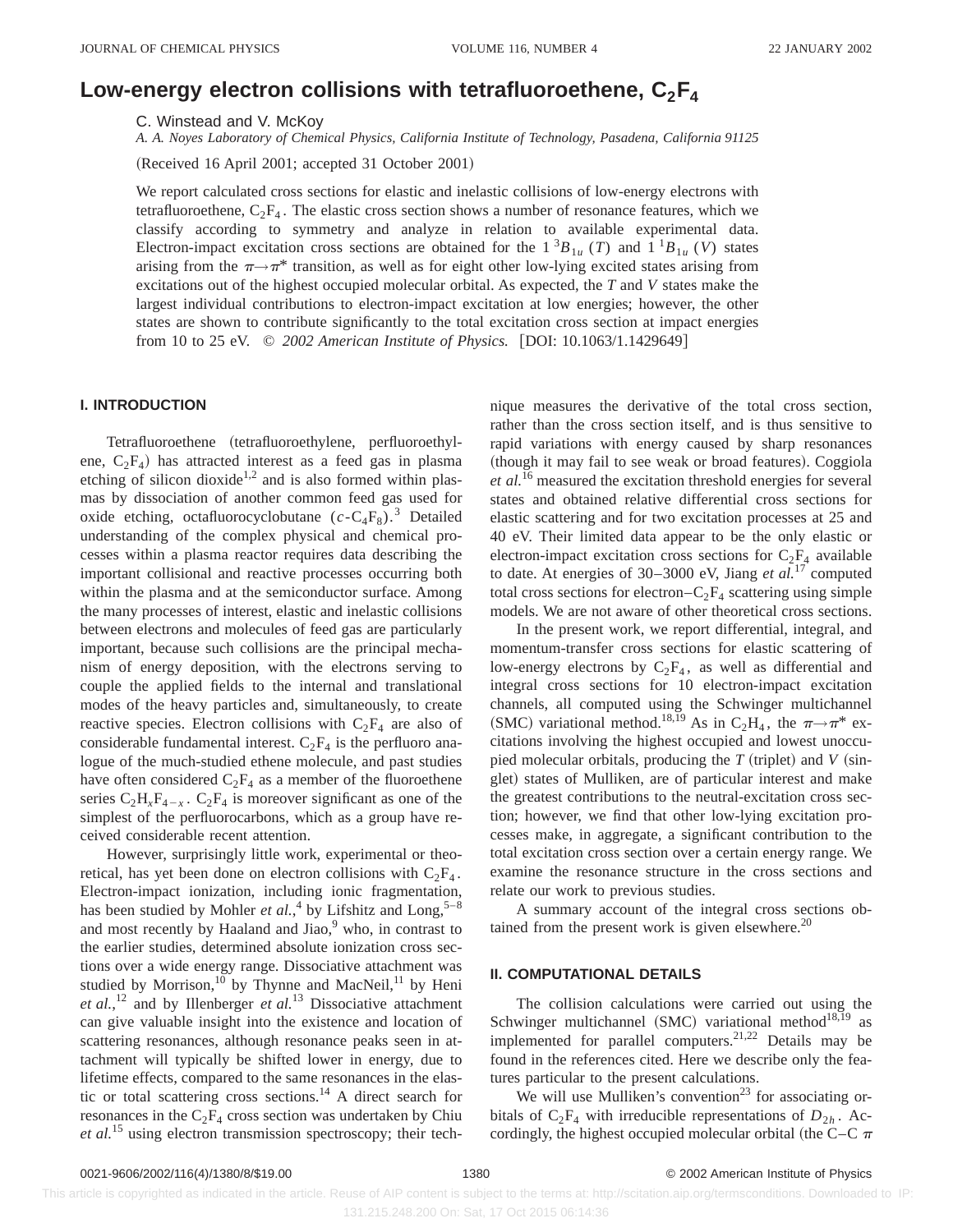TABLE I. Calculated properties of the lowest excited states of  $C_2F_4$ .

|                    | Energy (eV) |             | Oscillator strength |
|--------------------|-------------|-------------|---------------------|
| <b>State</b>       | <b>IVO</b>  | <b>SECI</b> | (SECI)              |
| $1 \,^3B_{1u} (T)$ | 5.03        | 4.48        | 0.0                 |
| $1~^3B_{1g}$       | 7.10        | 6.76        | 0.0                 |
| $1~^3B_{3u}$       | 7.29        | 7.17        | 0.0                 |
| $1~^{1}B_{1g}$     | 7.83        | 7.55        | 0.0                 |
| $1~^1B_{3u}$       | 8.03        | 7.74        | 0.0545              |
| $1~^3B_{2g}$       | 8.83        | 8.55        | 0.0                 |
| $1~^{3}A_{g}$      | 9.02        | 8.95        | 0.0                 |
| $1~^1B_{2g}$       | 9.59        | 9.21        | 0.0                 |
| $1^{-1}A_{g}$      | 9.22        | 9.21        | 0.0                 |
| $1^{1}B_{1u}$ (V)  | 11.24       | 9.71        | 0.6308              |

bonding orbital) is labeled  $1b_{3u}$ , while the lowest unoccupied  $(\pi^*)$  orbital is  $1b_{2g}$ . The *T* and *V* states that are of primary interest are therefore  $(1b_{3u} \rightarrow 1b_{2g})$  1<sup>3</sup>*B*<sub>1*u*</sub> and  $(1b_{3u} \rightarrow 1b_{2g})$  1<sup>1</sup> $B_{1u}$ , respectively. To identify additional excitations of interest, we performed a single-excitation configuration–interaction (SECI) calculation using GAUSSIAN<sup>24</sup> and its internal 6-311+G(3*d*) basis set. Results of this calculation are shown in Table I. We choose to carry out electron collision calculations for the eight states besides the *T* state that have thresholds below the *V* state threshold: the  $1^{1,3}B_{1g}$ ,  $1^{1,3}B_{3u}$ ,  $1^{1,3}B_{2g}$ , and  $1^{1,3}A_g$  states. Like the *T* and the *V* states, each of these states arises, in a one-electron picture, from excitation out of the  $1b_{3u}$  orbital. As shown in Table I, of all the states considered, only the *V* state has a large optical oscillator strength; indeed, all but one of the other singlet transitions (and, of course, all of the triplet transitions) are forbidden by dipole selection rules.

All calculations were carried out at the experimental nuclear geometry of the ground electronic state.<sup>25</sup> For the elastic calculations, the  $6-311+G(3d)$  basis set internal to GAMESS,<sup>26</sup> with default splitting factors for the  $d$  functions, was used to construct the target wave functions. The same basis set was used for calculating the excitation cross sections of the *T* and *V* states. For comparison purposes, we also computed elastic, *T* state, and *V* state cross sections using the internal triple-zeta valence (TZV) basis set of GAMESS together with one diffuse *s*, one diffuse *p*, and two *d* functions, again with default splitting factors; we will refer to this as the  $TZV+(2d)$  basis set. Because both GAMESS and the SMC program retain all six Cartesian components of the *d* functions, the total number of one-electron basis functions was 210 in the  $6-311+G(3d)$  basis set and 180 in the TZV  $+(2d)$  basis set. We found only minor differences between the TZV+(2*d*) and 6-311+G(3*d*) results: The elastic and *V* state cross sections at higher energies were somewhat larger using the  $6-311+G(3d)$  basis, while peaks in the cross section for the *T* state at lower energies were somewhat stronger using the  $TZV+(2d)$  basis. Because of the close agreement between the two sets of results, we used the smaller  $TZV+(2d)$  basis set to compute cross sections for the remaining excitations. The doublet configuration state functions making up the variational basis sets in the scattering calculations were formed within the respective oneelectron bases by combining singlet and triplet target states with virtual molecular orbitals.

The ground state of  $C_2F_4$  was described by a selfconsistent-field (SCF) wave function, while excited states were described within the improved virtual orbital (IVO) approximation, $27$  a restricted form of SECI in which excitation takes place out of only one orbital, permitting a singleconfiguration description of the excited state. For purposes of the scattering calculations, the same target wave function was used to describe both the singlet and the triplet states arising from a given one-electron transition. The triplet IVO wave function was used for all but the  $1^{1,3}A_{g}$  pair of states, for which generating the singlet IVO was easier due to technical factors. Examination of the principal configurations in the corresponding SECI wave functions indicates that considering the singlet and triplet wave functions to be identical is a very good approximation for the  $^{1,3}B_{1g}$  and  $^{1,3}A_g$  states and a reasonably good approximation for the remaining pairs of states. Additional information can be gained by comparing the SECI transition energies to the IVO transition energies in Table I. Based on an examination of the IVO orbitals, the  $^{1,3}B_{1u}$  and  $^{1,3}B_{1g}$  states are valencelike, the  $^{1,3}B_{3u}$  states of 3*s* Rydberg character, the <sup>1,3</sup> $B_{2g}$  states of 3 $p_z$  Rydberg character, and the  $^{1,3}A_{g}$  states of  $3p_{y}$  Rydberg character.

The elastic cross section was first computed at the staticexchange level of approximation. Further calculations incorporating polarization effects were then carried out for irreducible representations exhibiting prominent shape resonances, namely,  ${}^2B_{1u}$ ,  ${}^2B_{2g}$ , and  ${}^2B_{2u}$ . A compact description of polarization was obtained by considering only symmetry-preserving virtual excitations in the presence of a resonancelike orbital, as described elsewhere;<sup>28</sup> for the  ${}^{2}B_{1}$ <sub>*u*</sub> representation, which exhibits two shape resonances, we employed two such resonancelike orbitals. In the totally symmetric  ${}^2A_\rho$  representation, the static-exchange approximation produces, as usual, a spurious *s*-wave enhancement of the cross section at the lowest energies. Redressing this behavior requires a highly accurate treatment of polarization, which can be computationally expensive, and which we did not carry out. In order to obtain more realistic cross sections for plasma-modeling purposes, however, we did make an *ad hoc* adjustment to the integral cross section by subtracting  $24 \exp(-0.4 \times E^{1.25}) \times 10^{-16} \text{ cm}^2$  (*E* in eV), which has the effect of bringing the  ${}^2A_\varrho$  component of the integral cross section smoothly down toward zero. Although this adjustment must fail at the lowest energies (the cross section should, in fact, be nonzero at  $E=0$ ), it is reasonable as a first rough correction because we expect the cross section of  $C_2F_4$ , like that of related molecules such as  $C_2H_4$  (Ref. 29) or  $C_2F_6$ ,<sup>30</sup> to reach a small minimum value at an energy  $\leq 1$ eV. Both the adjusted and the unadjusted results in  $A_g$  symmetry will be presented below.

The inelastic cross sections were obtained in a threechannel approximation, coupling the elastic channel in succession with the singlet and triplet channels arising from each different one-electron transition. To obtain results for the *T* state below the *V* state threshold, we also carried out a two-channel calculation in which the elastic and *T*-state channels were open, while the *V*-state excitation was in-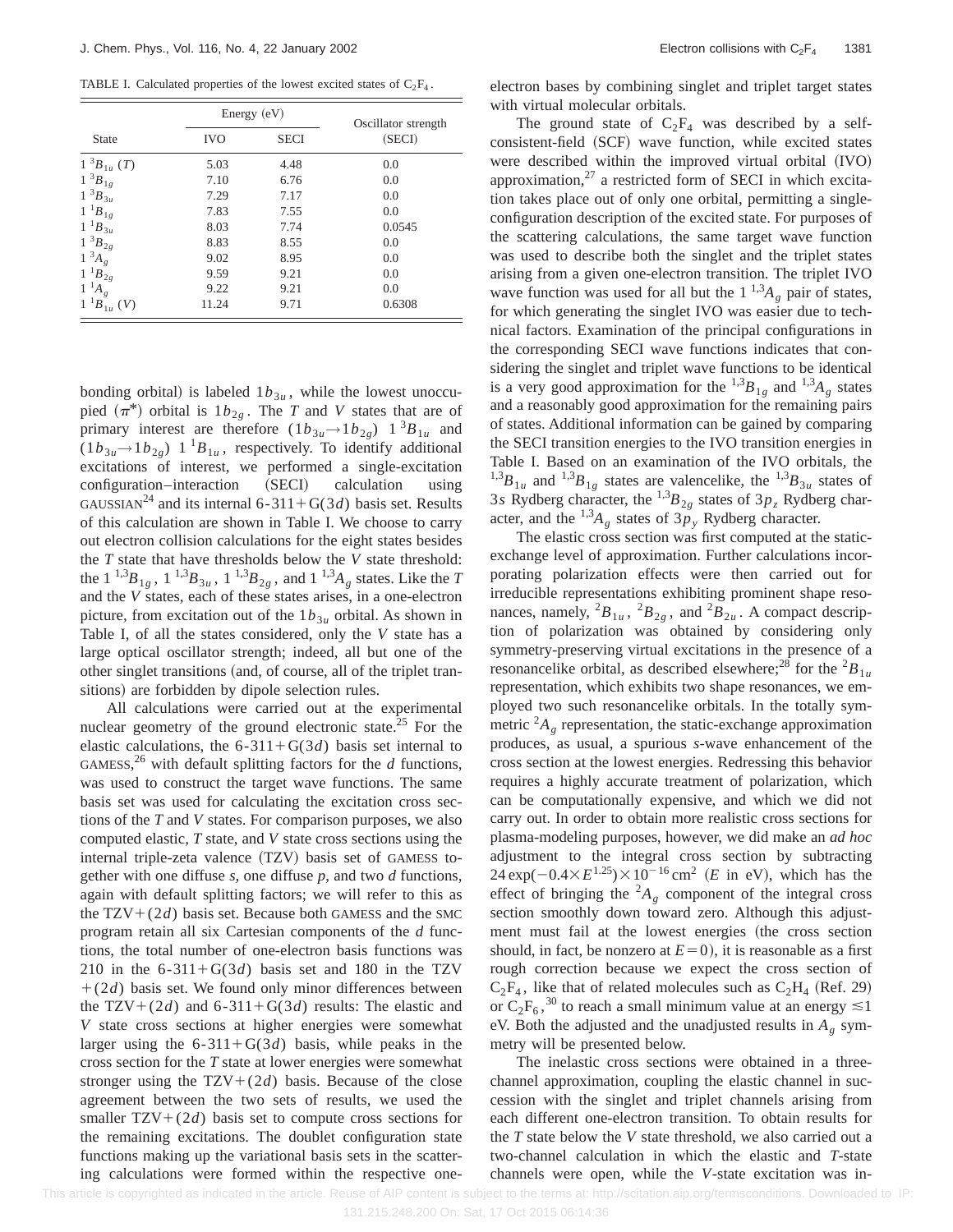

FIG. 1. Symmetry components of the integral elastic cross section for electron scattering by  $C_2F_4$ . See text for discussion.

cluded as a closed channel in generating the variational trial function.

Because excitation of the *V* state is strongly allowed under optical selection rules, it is important to include in the SMC calculation a correction for long-range (high partial wave) scattering. The procedure, which relies on the first Born approximation to scattering by a point (transition) dipole, has been described elsewhere.<sup>31,32</sup> In making this correction, we employed a transition dipole moment of 1.882 atomic units, computed with the  $b_{2g}$  IVO orbital of the  $1^{3}B_{1u}$  state, and retained partial waves up to  $l=6$ ,  $m=4$ from the SMC calculation.

All collision calculations were carried out on a cluster of dual-processor Pentium II/300 MHz workstations connected over a gigabit Ethernet switch, using eight workstations as a 16-processor virtual parallel computer. Pre- and postprocessing was also done on Pentium II/300 MHz workstations.

### **III. RESULTS AND DISCUSSION**

#### **A. Elastic scattering**

Figure 1 shows the symmetry components of the integral elastic cross section of  $C_2F_4$ . As discussed in the preceding section, the  ${}^{2}B_{1u}$ ,  ${}^{2}B_{2g}$ , and  ${}^{2}B_{2u}$  components were obtained in the static-exchange plus polarization approximation, and the remaining components in the static-exchange approximation. Because polarization is most important at low energies (roughly, below 10 eV) and in the presence of resonances, its neglect is not expected to have a significant effect on the  ${}^{2}B_{1g}$ ,  ${}^{2}B_{3g}$ ,  ${}^{2}B_{3u}$ , or  ${}^{2}A_u$  components, which are quite small at low energies and do not exhibit strong resonance features. For the  ${}^{2}A_{\rho}$  component, which contains the contribution of the penetrating *s*-wave to the scattering amplitude, polarization is quite important at low energies. For the purpose of forming a more realistic estimate of the integral cross section, we empirically adjusted the  ${}^{2}A_{g}$  component as described in Sec. II; Fig. 1 shows both the adjusted and the unadjusted values.

TABLE II. Observed dissociative-attachment maxima in  $C_2F_4$ .

| Energy $(eV)$ |                      |         |                      |                                          |
|---------------|----------------------|---------|----------------------|------------------------------------------|
| Ref. 10       | Ref. 11 <sup>a</sup> | Ref. 12 | Ref. 13 <sup>a</sup> | Anions observed <sup>b</sup>             |
| 2.8           | $3.6 - 4.3$          | 3.0     | $3.0 - 4.3$          | $F^-$ , $CF_2^-$ , $CF_3^-$ , $C_2F_3^-$ |
|               | $4.9 - 5.4$          |         | 5.0                  | $F^{-}$ , $F_{2}^{-}$ , $C_{2}F_{3}^{-}$ |
| 6.0           | $6.9 - 7.0$          | 6.4     | $6.1 - 6.3$          | $F^{-}$ , $F_{2}^{-}$ , $C_{2}F_{3}^{-}$ |
| 11.6          | $11.5 - 11.9$        | 11.5    | $11.5 - 11.9$        | $F^-$ , $CF^-$                           |

<sup>a</sup>Ranges are indicated where the peaks for different species fall at somewhat different energies.

<sup>b</sup>Not all anions listed are seen in each measurement. References 10 and 12 detect only  $F^-$ .

A striking feature in Fig. 1 is the sharp  ${}^{2}B_{2g}$  resonance at 3.61 eV. (Sharp structures at higher energies in the  ${}^{2}B_{2g}$ component are artifacts caused by treating as closed channels excitations that are in fact open channels at those energies.) This is the well-known  $\pi^*$  shape resonance seen at 3.00  $\pm 0.05$  eV in electron transmission.<sup>15</sup> Dissociative attachment data are summarized in Table II; the strong  $F^-$  peak in the attachment cross section is placed variously at 2.8 to 3.6 eV, with recent work<sup>12,13</sup> giving a position of  $3.0\pm0.1$  eV. It is important to observe that the extreme narrowness of the calculated resonance (full width at half maximum of  $0.052$  eV) is certainly an artifact of the fixed-nuclei approximation, both because the position of the resonance is expected to be sensitive to changes in molecular geometry and, more fundamentally, because the implied lifetime is greater than the vibrational period of several normal modes of  $C_2F_4$ . What we would expect to observe, therefore, is strong vibrational excitation via the resonance, with the vibrationally summed, electronically elastic cross section showing a broader feature with a smaller peak value.

The  $C_2F_4^-$  ion is known to be stable, and experimental evidence points to a nonplanar structure.<sup>33</sup> Calculations<sup>34-36</sup> indicate that the lowest-energy conformation of the anion is the *anti* or "chair" structure of  $C_{2h}$  symmetry, with the two F atoms attached to one carbon bent downward from the plane of the neutral molecule while those attached to the other carbon are bent upward. The  ${}^{2}B_{2g}$  resonance state can be expected to deform toward this structure, and one would thus expect the corresponding normal mode of  $C_2F_4$  to be strongly excited. That the stable conformation of the anion is considerably distorted from the equilibrium geometry of the neutral may cause a downward shift in the observed resonance energy, helping to explain the  $\sim 0.6$  eV difference between our calculated resonance position and the position observed by Chiu *et al.*<sup>15</sup> Some of the difference may also be due to polarization effects not being fully represented in the model used, although that model has given good results in other cases.28,37 Regardless of the precise location of the resonance, it is clearly much higher than 1.8 eV, which is the position of the  $\pi^*$  resonance in C<sub>2</sub>H<sub>4</sub>. The upward shift of the  $\pi^*$  resonance in the fluoroethenes has been discussed by Chiu *et al.*,<sup>15</sup> who suggest that shortening of the C–C and C–F bonds may be principally responsible.

A second strong shape resonance is found in  ${}^{2}B_{2u}$  near 4.6 eV. Unlike the  ${}^{2}B_{2g}$  resonance, the  ${}^{2}B_{2u}$  resonance occurs in the presence of a strong nonresonant background, and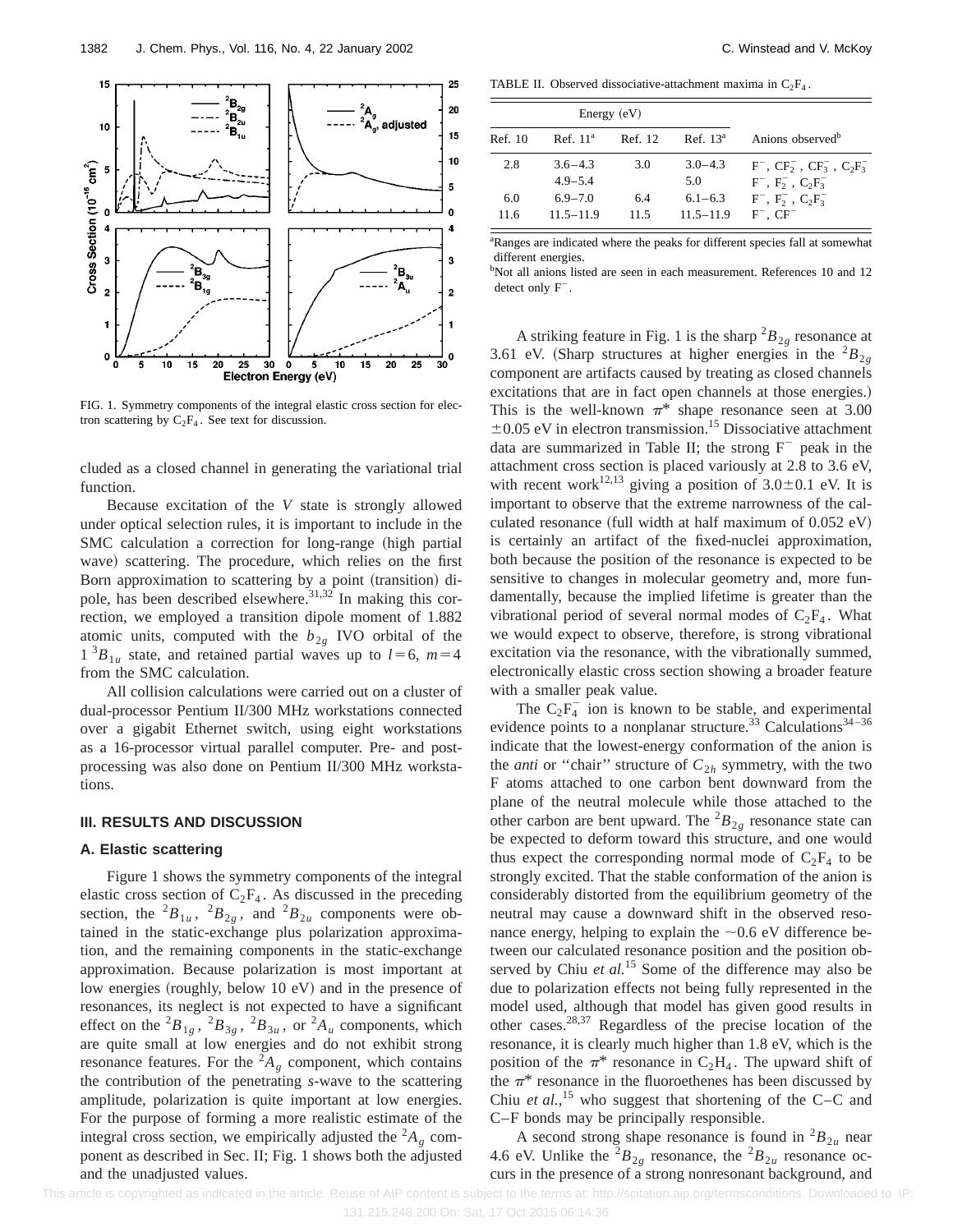TABLE III. Minimal-basis-set (STO-6G) virtual orbitals of  $C_2F_4$ .

| Symmetry                                    | Energy $(eV)$ | Principal character |  |
|---------------------------------------------|---------------|---------------------|--|
|                                             | 8.0           | C-C $\pi^*$         |  |
| $b_{2g}$<br>$b_{2u}$                        | 12.4          | C-F $\sigma^*$      |  |
| $b_{1u}$                                    | 14.9          | $C-F \sigma^*$      |  |
|                                             | 16.6          | C-F $\sigma^*$      |  |
| $\begin{matrix} a_g \\ b_{3g} \end{matrix}$ | 23.4          | C-F $\sigma^*$      |  |
| $b_{1u}$                                    | 25.9          | C-C $\sigma^*$      |  |

the rapid eigenphase jump across the resonance profile gives rise, through interference with that background, to the highly asymmetric, window-and-peak resonance profile seen in Fig. 1. Employing a cubic polynomial (without a constant term) to represent the background  ${}^{2}B_{2u}$  cross section from 0–12 eV and a Fano-type profile<sup>38</sup> to represent the resonant feature, we obtain from a nonlinear least-squares fit a resonance energy of 4.65 eV, a width of 1.16 eV, and a value for Fano's *q* parameter of 0.88. No clear experimental evidence for this resonance appears to exist. The electron transmission measurements of Chiu *et al.*<sup>15</sup> covered only the energy range containing the  ${}^{2}B_{2g}$  resonance. As Table II shows, weak features are seen nearby in the attachment measurements of Thynne and MacNeil<sup>11</sup> and Illenberger *et al.*,<sup>13</sup> but the energy shift appears to be in the wrong direction (i.e., the attachment features lie above the elastic resonance). Despite the lack of a clear attachment signal, the resonance is so pronounced in the calculated cross section that it appears certain to have a detectable influence on scattering in the 4–5 eV energy range. Measurements of the total, elastic, or vibrational-excitation cross sections would help to establish or rule out its presence.

In  ${}^{2}B_{1u}$  there are two resonances. The first occurs near 7.3 eV and has almost a pure window form, while the second appears as a fairly symmetric peak centered at about 19.4 eV. The 7.3 eV resonance may possibly be associated with the attachment peaks variously reported between 6 and 7 eV (Table II).

The remaining shape resonances visible in Fig. 1 occur at about 12.5 eV in  ${}^2A_g$  and at about 20 eV in  ${}^2B_{3g}$ . Both are fairly broad. Because our calculation did not include polarization in either case, the actual resonance energies are likely to be somewhat lower, though the shift may be small owing to the relatively high energies and short lifetimes of these resonances. The  ${}^2A_g$  resonance falls quite close in energy to dissociative attachment peaks that are seen at about 11.5 to 12 eV and appears to be the likely origin of those peaks.

It is instructive to compare the symmetries and energies of the resonances described above with those of the virtual valence molecular orbitals of  $C_2F_4$ . The symmetries of the virtual orbitals we may of course write down immediately by associating an antibonding orbital with each bonding orbital. The energies of the virtual orbitals are less well defined, but a Hartree–Fock calculation using a minimal basis set will generally provide useful qualitative information. Table III shows the results of such a calculation using the STO-6G minimal basis set internal to GAMESS.<sup>26</sup> As may be seen, there is a one-to-one correspondence between the resonances described above and antibonding valence orbitals of appro-



FIG. 2. Integral cross section (ICS) and momentum-transfer cross section (MTCS) for elastic scattering of electrons by  $C_2F_4$ . See text for discussion.

priate symmetry. Although the orbital energies are higher than the resonance positions by as much as 8 eV, the energy ordering is correct except in the case of the closely spaced  $^{2}B_{1u}$  and  $^{2}B_{3g}$  resonances near 20 eV.

Figure 2 shows the integral cross section (ICS) obtained from the symmetry components of Fig. 1. Also shown in Fig.  $2$  is the momentum-transfer cross section  $(MTCS)$  computed in the static-exchange approximation. The  ${}^{2}B_{2\rho}$  resonance is not fully resolved in the static-exchange MTCS and produces only a kink in the ICS, in both cases because of the relatively coarse spacing of points compared to the resonance width. As discussed above, the directly computed ICS is certainly too large at low energies, due to the incomplete representation of polarization, and an adjusted value in which the lowenergy rise is suppressed is also shown in Fig. 2. The adjusted ICS should provide a better starting point for modeling. No experimental values of the ICS or MTCS appear to be available. The model-based total cross section of Jiang *et al.*<sup>17</sup> is about 50% larger than our computed elastic cross section from 30 to 50 eV. However, adding the excitation cross sections described below and the measured ionization cross section $9$  to our elastic cross section produces an estimated total cross section that is only 20% to 25% larger than the elastic cross section over the same range.

Static-exchange differential cross sections (DCS) at selected energies are shown in Fig. 3. At 25 and 40 eV, we may compare to the measurements of Coggiola *et al.*, <sup>16</sup> which we have placed on an absolute scale by normalizing to our computed DCS at 25 eV and 30°. As may be seen, there is good qualitative agreement between the experimental and theoretical cross sections, and similar results would have been obtained from normalizing at any other angle except 20°, which would have raised the normalized values by about 30%. At 40 eV, the normalization we have chosen results in the calculated cross section falling below the experimental points at most angles, although the agreement at 20° is now fairly good.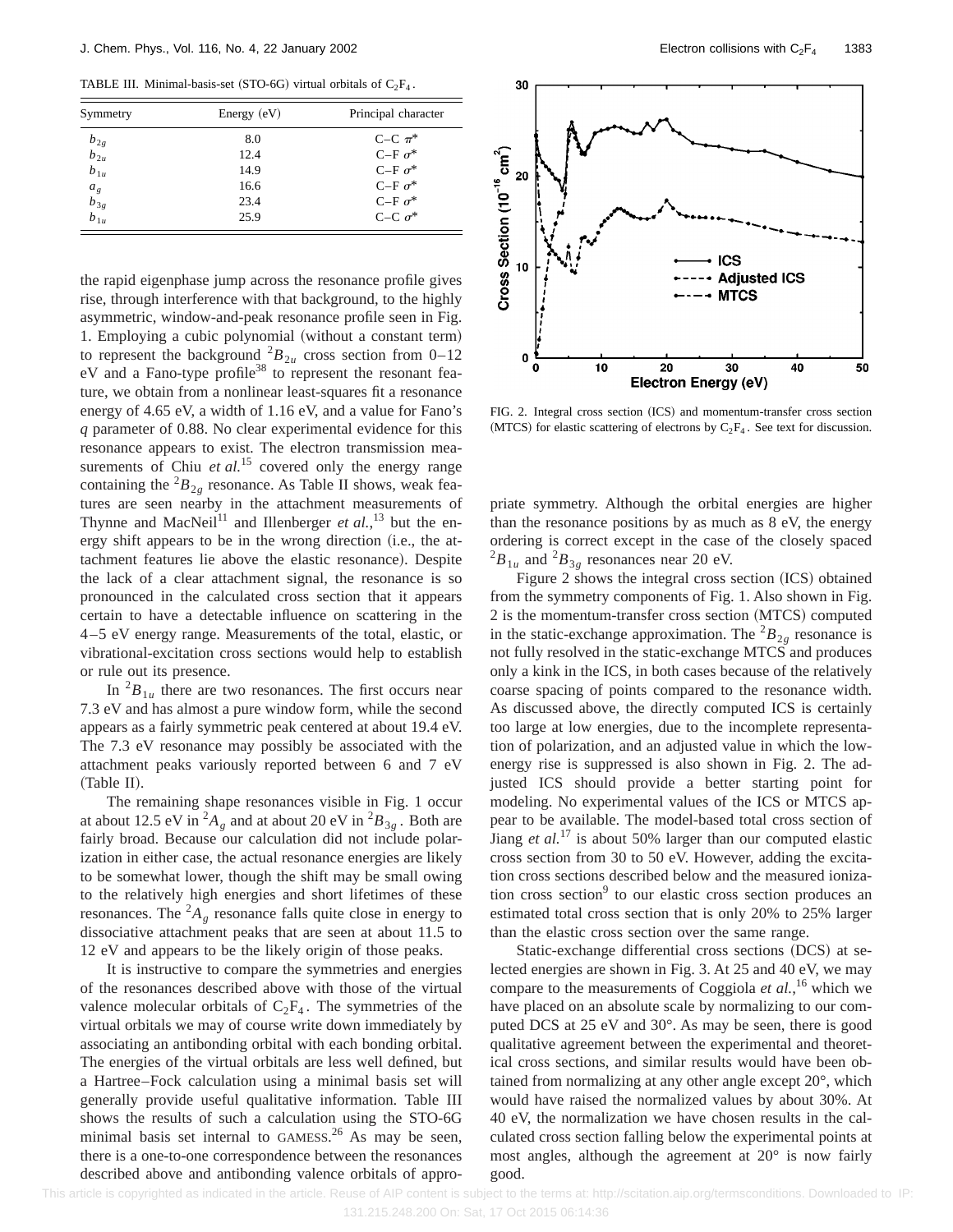

FIG. 3. Differential cross section for elastic scattering of electrons by  $C_2F_4$ at selected energies. Solid line is the present calculation; circles are experimental data of Ref. 16, normalized to the calculated elastic cross section at 25 eV and 30°.

### **B. T and V states**

In Fig. 4 we show the integral excitation cross sections for the *T* (1<sup>3</sup> $B_{1u}$ ) and *V* (1<sup>1</sup> $B_{1u}$ ) states. As discussed in Sec. II, the *T* state cross section below the *V* state threshold is obtained from a separate calculation, giving rise to a discontinuity at the threshold for the *V* state. Corresponding differential cross sections are shown in Figs. 5 and 6, which also show, at 25 and 40 eV, the measured results of Coggiola *et al.*; <sup>16</sup> as just discussed, we have normalized their relative measurements by equating their elastic cross section at 25 eV and 30° to our ours.

Cross sections for spin-changing transitions typically fall off rapidly with energy, whereas cross sections for optically allowed excitations fall off slowly, as  $log(E)/E$ . It is thus to be expected that the *V* state cross section should be much



FIG. 5. Differential cross section for electron-impact excitation of the  $1^{3}B_{1u}$  (*T*) state of C<sub>2</sub>F<sub>4</sub> at selected energies. Symbols are as in Fig. 3.

larger than the *T* state cross section at higher energies. However, as Fig. 4 shows, the *V* state cross section is considerably larger everywhere except very near the *V*-state threshold. Comparison of the calculated and measured cross sections in Figs. 5 and 6 shows that, although there is little agreement in detail, the order-of-magnitude agreement is reasonably good. There is, moreover, fair qualitative agreement between the calculated and measured results for the *V* state DCS (Fig. 6). Both exhibit the expected qualitative behavior for an optically allowed transition, the cross section displaying an increasingly sharp peak in the forward direction as the impact energy increases. For the *T* state, the experimental and calculated results do not agree even qualitatively at 25 eV; agreement is somewhat better at 40 eV, in the sense that both cross sections are more or less constant over the range of angles where comparison is possible. The calculated cross section for the *T* state shows the backward peaking at higher impact energies that is typical of singlet–triplet transitions.



FIG. 4. Calculated integral cross sections for electron-impact excitation of the  $1 \ {}^{3}B_{1u}$  (*T*) and  $1 \ {}^{1}B_{1u}$  (*V*) states of C<sub>2</sub>F<sub>4</sub>.

FIG. 6. As in Fig. 5, for the  $1^{1}B_{1u}$  (*V*) state.

 This article is copyrighted as indicated in the article. Reuse of AIP content is subject to the terms at: http://scitation.aip.org/termsconditions. Downloaded to IP: 131.215.248.200 On: Sat, 17 Oct 2015 06:14:36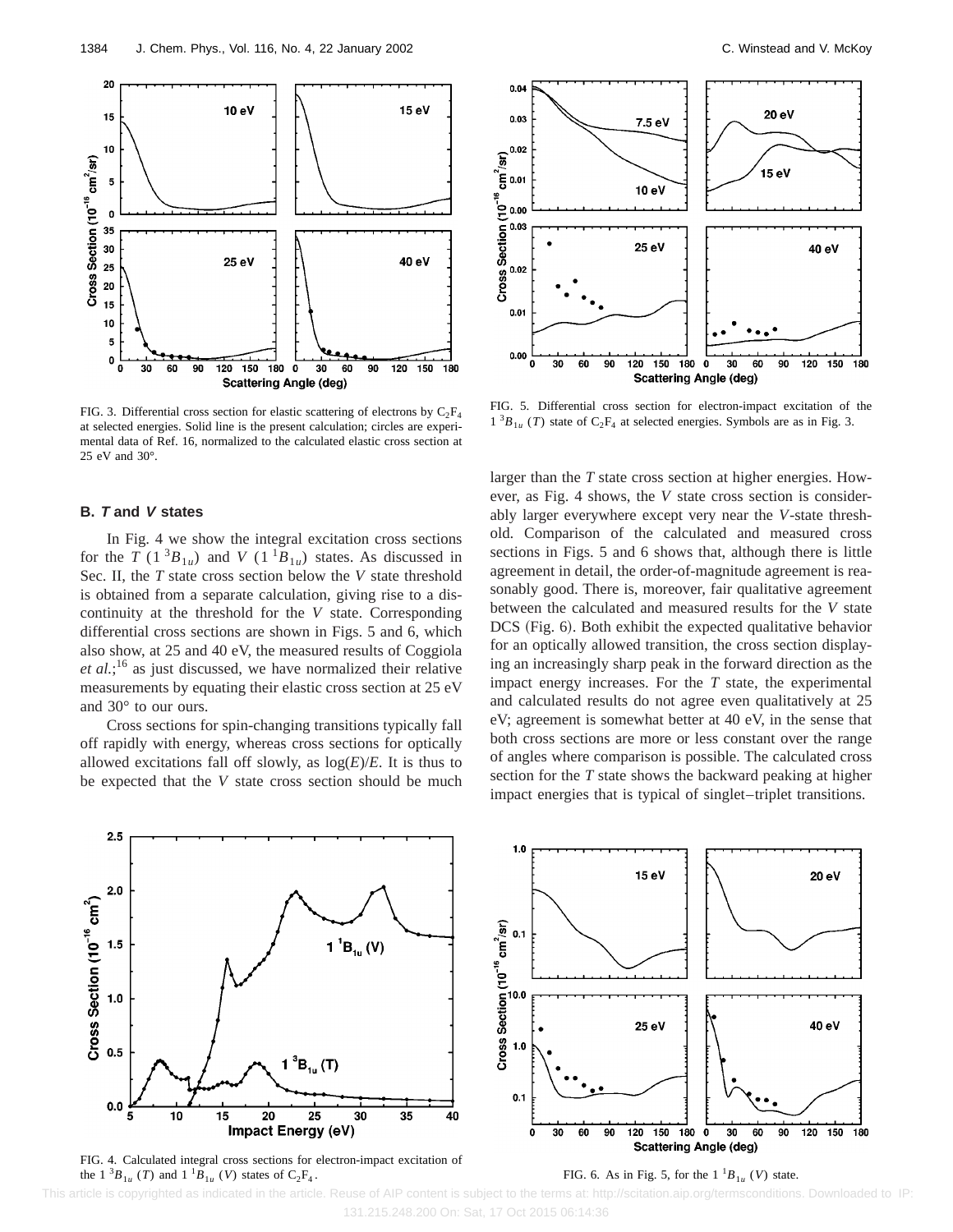Before considering the possible resonance structure of the excitation cross sections, it should be emphasized that, as in the elastic cross section, the positions and widths of resonances are likely to change as the calculations are made more exact and the channel-coupling schemes expanded. As long as these limitations are borne in mind, however, symmetry assignment of features in the calculated cross section may provide at least a useful starting point in analyzing future experiments and calculations.

The cross sections for both the *T* and the *V* states display several local maxima. For the *T* state, the two most pronounced features, those near 8.2 eV and 19 eV, are both due to the  ${}^{2}B_{1u}$  component of the cross section. A weaker maximum visible near 15 eV occurs in  ${}^{2}B_{3u}$ . One possible origin for such peaks is in core-excited shape resonances, that is, shape resonances formed in the field of the excited electronic state. From the  $B_{1u}$  spatial symmetry of the *T* state, we can deduce that the scattered wave associated with a  ${}^{2}B_{1u}$  resonance must be  $a_g$ , while that associated with a  ${}^2B_{3u}$  resonance is  $b_{2g}$ . A plausible assignment for one of the <sup>2</sup> $B_{1u}$ peaks (probably that near  $19 \text{ eV}$ ) is therefore a core-excited shape resonance involving either the C–F  $\sigma^*$  virtual valence orbital of *ag* symmetry or the 3*s* Rydberg orbital. The peak near threshold is likely to be nonresonant, arising simply because the symmetry containing the *s* scattered wave ''turns on'' quickly above threshold. The symmetry of the peak near 15 eV is consistent with a core-excited shape resonance of either  $(\pi^*)^2$  or  $(\pi^*)^1(3d_{yz})^1$  type. As will be seen below, several other channels also display peaks near 15 eV associated with scattered waves of  $b_{2g}$  symmetry.

The sharp peak at 15 eV in the cross section for the *V* state occurs in  ${}^{2}B_{3g}$  symmetry, implying a  $b_{2u}$  scattered wave. The broader peak near 23 eV has approximately equal contributions from  ${}^{2}B_{3g}$  and  ${}^{2}A_{g}$ , implying scattered waves of  $b_{2u}$  and  $b_{1u}$  symmetry, while another broad peak centered at about 32 eV contains nearly equal contributions from  ${}^{2}A_{g}$ and  ${}^{2}B_{2u}$ , requiring scattered waves of  $b_{1u}$  and  $b_{3g}$  symmetry. There are also broad maxima in  ${}^{2}B_{1u}$  centered near 18 and 25 eV, although these are not clearly visible in the summed *V*-state cross section of Fig. 4; these features are associated with  $a_g$  scattered waves. It is at least suggestive that the peaks between 23 and 32 eV correspond in number, general energy order, and scattered-wave symmetry with the  $\sigma^*$  valence virtual orbitals (Table III). If those peaks do indeed arise from core-excited resonances involving unoccupied valence orbitals, some other mechanism must account for the peaks at 15 and 18 eV. The sharp  ${}^{2}B_{3g}$  peak at 15 is particularly puzzling. An alternative assignment that accounts for it would associate the  ${}^2B_{3g}$  and  ${}^2A_g$  peaks near 23 eV with 3*p* Rydberg resonances and the 15 eV peak with the  $b_{2u}$  C–F  $\sigma^*$  orbital. In either case, it is noteworthy and somewhat unexpected that no feature associated with a  $b_{2g}$ scattered wave is seen in the cross section for the *V* state, given that such features are found in the cross section for the *T* state and, as described below, for most other channels studied as well.



FIG. 7. Integral cross sections for electron-impact excitation of eight lowlying electronic states of  $C_2F_4$ .

#### **C. Other excited states**

Integral excitation cross sections for the remaining eight states of  $C_2F_4$  that we studied are presented in Fig. 7. In almost all cases, the cross sections are small except within sharp peaks below 25 eV and die away rapidly at higher energy. The principal exception is the  $1^{\text{th}}B_{3\mu}$  excitation, for which the cross section is smoother and remains relatively large over a wider energy range. It is almost certainly no coincidence that the  $1^{1}B_{3u}$  transition is the only one among the eight shown in Fig. 7 that is optically allowed. Indeed, because we have not included the Born correction described in Sec. II for this transition as we did for the *V* state, the actual  $1^{1}B_{3u}$  cross section should be even larger at higher energies than the uncorrected result shown in Fig. 7.

Decomposing the integral excitation cross sections into their symmetry components reveals that, in most cases, only a few components are important, and that, in general, the same components are important for both the triplet and the singlet states arising from a given one-electron transition. In both the  $1 \,^3B_{1g}$  and the  $1 \,^1B_{1g}$  cross sections, for example, the peaks near 15 and 21.5 eV arise from  ${}^{2}B_{3p}$  symmetry, while the near-threshold scattering is dominated by  ${}^{2}B_{2u}$ . Likewise, the two most prominent peaks in the  $1 \,^3B_{2g}$  cross section, at about 10.5 and 17 eV, are both due to  ${}^{2}A_{g}$ , and the same is true for the two strong peaks in the  $1^{1}B_{2g}$  cross section near 12.5 and 16.5 eV. The  $1<sup>3</sup>A<sub>g</sub>$  cross section is somewhat more complicated; the strong maximum near 13 eV is due primarily to  ${}^2A_g$ , but  ${}^2B_{1u}$  also contributes significantly, while the weaker maximum near 22 eV is due to  ${}^{2}B_{3g}$ and  ${}^{2}B_{1u}$ . In the cross section of the corresponding  ${}^{1}A_{g}$ state, the lower-energy maximum is dominated by  ${}^{2}B_{1u}$ , with a smaller contribution from  ${}^2A_g$ , reversing the order seen in the triplet cross section. The higher-energy maximum is much larger than in the triplet cross section but, as in the triplet case, arises from overlapping  ${}^{2}B_{3g}$  and  ${}^{2}B_{1u}$  peaks, with  ${}^{2}B_{3g}$  being stronger.

The  $1^{1,3}B_{3u}$  excitations are a partial exception to the general rule stated in the first sentence of the preceding para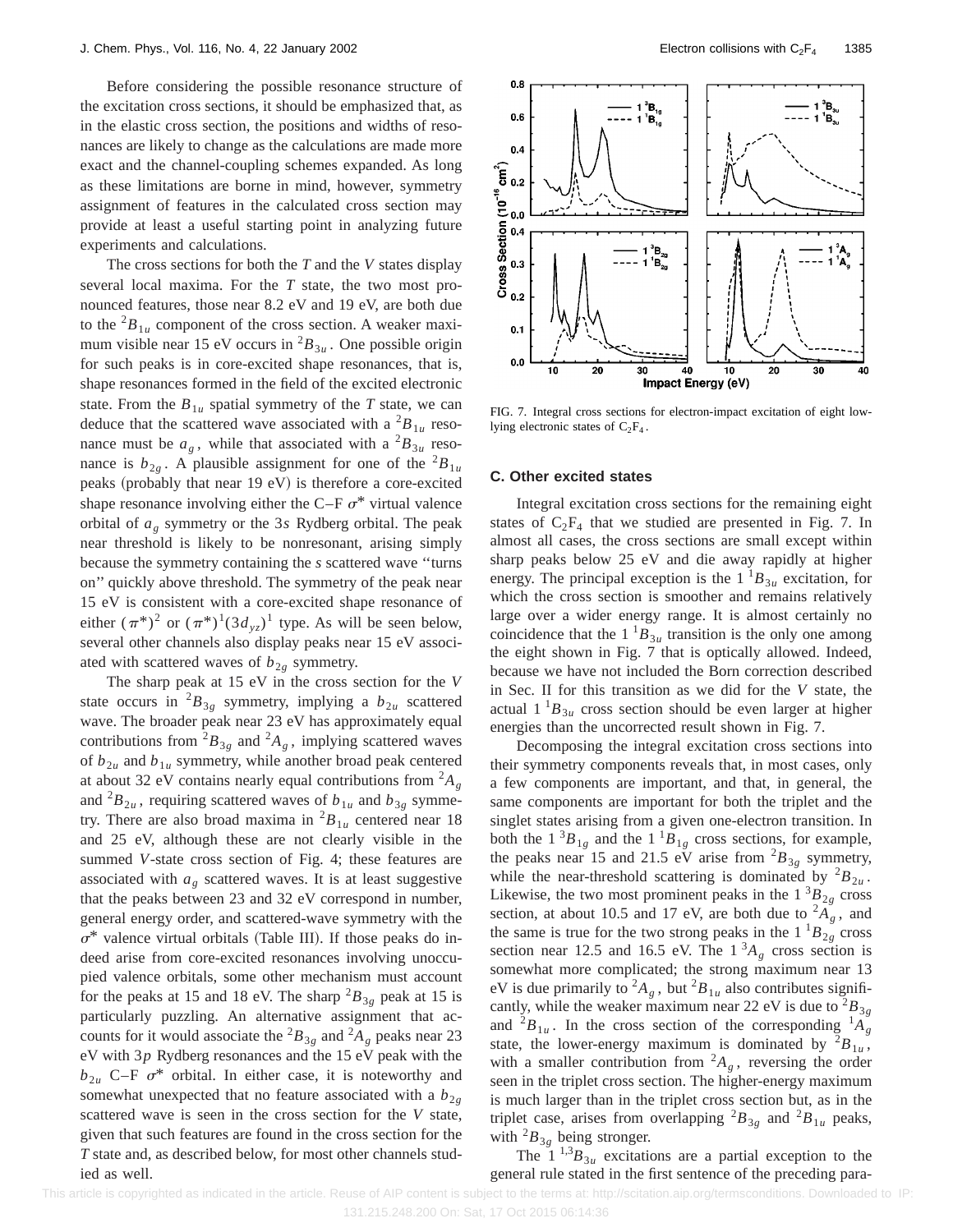graph. The  $1 \,^3B_{3u}$  cross section shows sharp peaks at about 10, 14, and 20 eV; the first of these is due to  ${}^{2}B_{3u}$  and, to a lesser extent,  ${}^2B_{1g}$ , while the other two both occur in  ${}^2B_{1u}$ . Only one sharp peak is seen in the  $1^{1}B_{3u}$  cross section, at 10 eV; this peak is due primarily to  ${}^{2}B_{1g}$ , which contributes to the corresponding peak in the triplet cross section, but also to  $^{2}A_{g}$ . Although small peaks do exist in the  $^{2}B_{1u}$  component of the singlet cross section near 14 and 20 eV, they are obscured by a broad background to which multiple symmetry components make contributions of comparable size, giving rise to the broad maximum between 15 and 25 eV.

If we analyze the cross section peaks not in terms of the overall symmetry of the doublet wave function for the electron–molecule system but instead in terms of the symmetry of the scattered wave, a clearer pattern emerges. In six of the channels—1  $^{1,3}B_{1g}$ ,  $1^{1,3}B_{3u}$ , and  $1^{1,3}B_{2g}$ —there exists a pair of peaks for which the scattered wave has  $b_{2g}$ symmetry, and in four of these channels  $(1^{1,3}B_{1g}$  and  $1^{1,3}B_{2g}$  that pair of peaks dominates the cross section. One possible explanation for this observation is that the pairs of peaks arise from core-excited shape resonances built on the  $\pi^*$  valence orbital and the 3 $d_{yz}$  Rydberg orbital. However, it is also possible that these are pseudoresonances arising because the *T* and *V* states are not included as open channels in computing the cross sections of Fig. 7. Larger calculations with an extended channel-coupling scheme will be required to clarify the issue. In either case, it is unclear why the  $1^{1,3}A_{\varphi}$  cross sections should be exceptional in having no such marked features associated with a  $b_{2g}$  scattered electron.

If an explanation in terms of core-excited shape resonances is correct, the peaks not accounted for by the  $\pi^*$  and 3*dyz* orbitals may be accounted for by orbitals of appropriate symmetry. For example, the  ${}^{2}B_{1g}$  feature near threshold in the 1<sup>1,3</sup> $B_{3u}$  cross sections could arise from the  $b_{2u}$  valence virtual orbital (Table III). Again, however, more extensive calculations would be needed to make definite conclusions.

As noted earlier, our cross sections for the *T* and *V* states are smaller than the reported experimental values,<sup>16</sup> assuming (as seems likely) that no great error has arisen in normalizing the latter via the elastic cross section. On the other hand, one often finds that few-channel calculations overestimate the scattering cross section; to take a pertinent example, calculated cross sections<sup>31,39</sup> for the *T* and *V* states of  $C_2H_4$ were about a factor of 2 larger than measured $40$  values.  $Simulations<sup>20,41</sup> indicate that measured swarm parameters$ cannot be reproduced unless the total cross section for neutral excitation is larger than the sum of our cross sections for the *T* and *V* states, whereas including the cross sections for the additional eight states that we have calculated allows the simulated and measured swarm parameters to be brought into agreement, within experimental error. Possibly the calculated *T* and *V* cross sections are too low while the remaining calculated cross sections are too high, but it appears at least as likely that the measured *T* and *V* cross sections are too large. Clearly there is much room for measurements and more elaborate calculations to add insight.

#### **IV. SUMMARY**

We have reported low-energy electron cross sections for  $C_2F_4$ . Elastic cross sections computed within the staticexchange approximation, with polarization effects included in some symmetries where they are important. Electronimpact excitation cross sections were computed for 10 channels, including the *T* and *V* ( $\pi \rightarrow \pi^*$ ) states as well as several other low-lying intravalence and Rydberg transitions. At 25 and 40 eV, differential cross sections for the elastic, *T*, and *V* channels could be compared to experimental data, which were placed on an absolute scale by a single-point normalization. Good agreement was found for the elastic cross sections; for both the *T* and the *V* states, order-of-magnitude agreement was found, in addition to fair qualitative agreement for the *V* state. Although the *T* and *V* states are most important to electron-impact excitation of  $C_2F_4$ , the remaining eight excitation channels were found to make a significant contribution to the total excitation cross section below 25 eV.

#### **ACKNOWLEDGMENTS**

This research was supported by Sematech, Inc., by the Office of Basic Energy Sciences of the Department of Energy, and by an equipment grant from Intel Corporation.

- <sup>1</sup>S. Samukawa, T. Mukai, and K. Tsuda, J. Vac. Sci. Technol. A 17, 2551  $(1999).$
- $2$ S. Samukawa and T. Mukai, Thin Solid Films  $374$ ,  $235$   $(2000)$ .
- <sup>3</sup>H. Hayashi, S. Morishita, T. Tatsumi, Y. Hikosaka, S. Noda, H. Nakagawa, S. Kobayashi, M. Inoue, and T. Hoshino, J. Vac. Sci. Technol. A **17**, 2557  $(1999).$
- 4F. L. Mohler, V. H. Dibeler, and R. M. Reese, J. Res. Natl. Bur. Stand. **49**, 343 (1952).
- ${}^5C$ . Lifshitz and F. A. Long, J. Phys. Chem. **67**, 2463 (1963).
- ${}^{6}$ C. Lifshitz and F. A. Long, J. Chem. Phys. 41, 2468 (1964).
- <sup>7</sup>C. Lifshitz and F. A. Long, J. Phys. Chem.  $69$ , 3731 (1965).
- <sup>8</sup> C. Lifshitz and F. A. Long, J. Phys. Chem. **69**, 3737 (1965).
- $^{9}$ P. D. Haaland (private communication).
- <sup>10</sup> J. D. Morrison, Bull. Soc. Chim. Belg. **73**, 399 (1964).
- <sup>11</sup> J. C. J. Thynne and K. A. G. MacNeil, Int. J. Mass Spectrom. Ion Phys. **5**, 329 (1970).
- <sup>12</sup>M. Heni, E. Illenberger, H. Baumgärtel, and S. Süzer, Chem. Phys. Lett. 87, 244 (1982).
- <sup>13</sup>E. Illenberger, H. Baumgärtel, and S. Süzer, J. Electron Spectrosc. Relat. Phenom. 33, 123 (1984).
- 14L. G. Christophorou, D. L. McCorkle, and A. A. Christodoulides, in *Electron-Molecule Interactions and Their Applications*, edited by L. G. Christophorou (Academic, Orlando, FL, 1984), p. 477, and references therein.
- 15N. S. Chiu, P. D. Burrow, and K. D. Jordan, Chem. Phys. Lett. **68**, 121  $(1979).$
- <sup>16</sup>M. J. Coggiola, W. M. Flicker, O. A. Mosher, and A. Kuppermann, J. Chem. Phys. 65, 2655 (1976).
- <sup>17</sup> Y. Jiang, J. Sun, and L. Wan, Phys. Rev. A **62**, 062712 (2000).
- <sup>18</sup> K. Takatsuka and V. McKoy, Phys. Rev. A **24**, 2473 (1981).
- <sup>19</sup>K. Takatsuka and V. McKoy, Phys. Rev. A 30, 1734 (1984).
- 20K. Yoshida, S. Goto, H. Tagashira, C. Winstead, V. McKoy, and W. L. Morgan, J. Appl. Phys. (to be published).
- $21$ C. Winstead and V. McKoy, Adv. At., Mol., Opt. Phys. **36**, 183 (1996).
- 22C. Winstead, C.-H. Lee, and V. McKoy, in *Industrial Strength Parallel Computing: Programming Massively Parallel Processing Systems*, edited by A. Koniges (Morgan-Kaufmann, San Francisco, 2000), p. 247.
- <sup>23</sup> R. S. Mulliken, J. Chem. Phys. **66**, 2448 (1977).
- 24M. J. Frisch, G. W. Trucks, H. B. Schlegel *et al.*, GAUSSIAN 94, Revision C.4, Gaussian, Inc., Pittsburgh, PA, 1995.
- <sup>25</sup> J. L. Carlos, R. R. Karl, and S. H. Bauer, J. Chem. Soc., Faraday Trans. 2 **70**, 177 (1974).